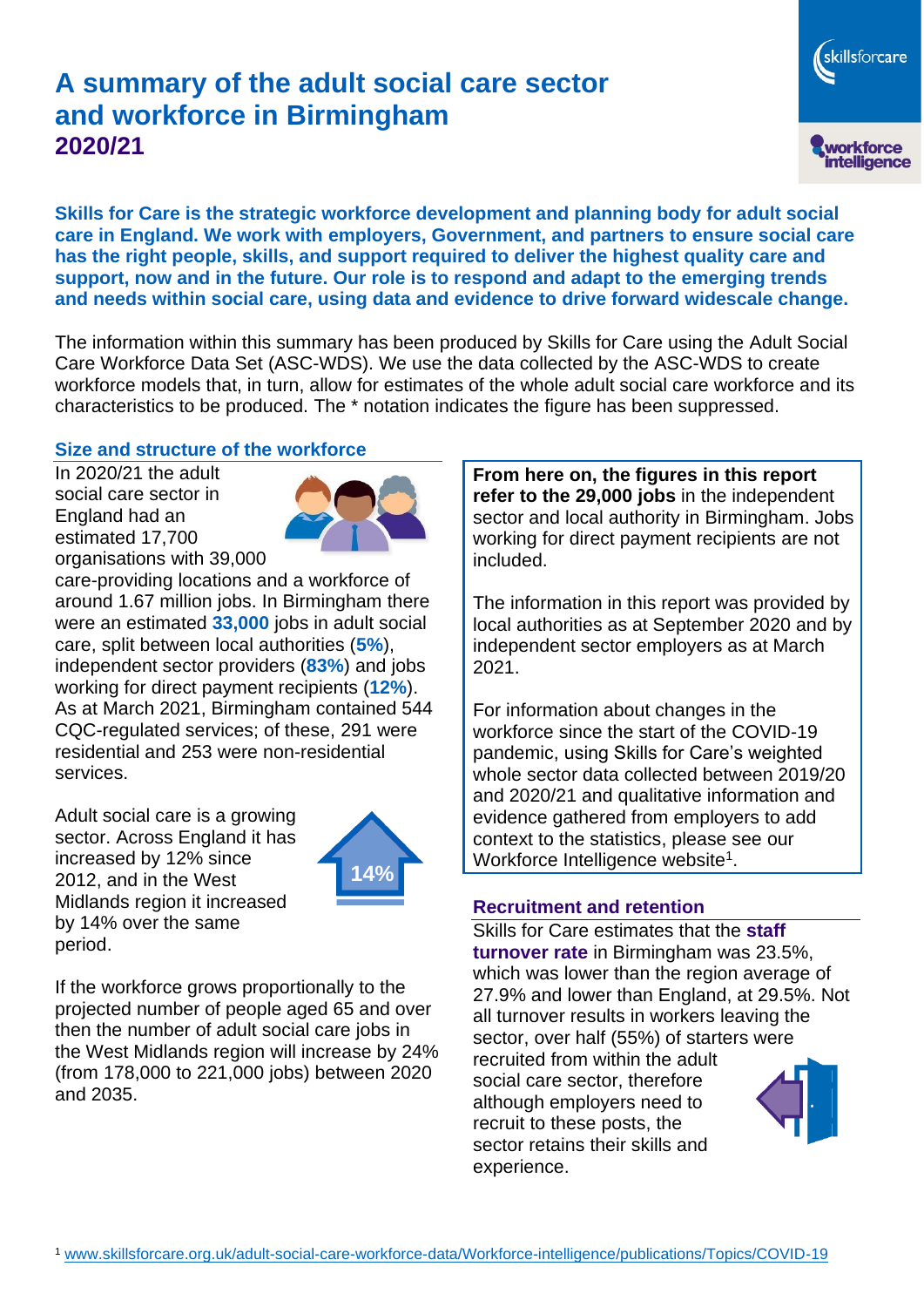Adult social care has an experienced 'core' of workers. Workers in Birmingham had on average **8.3 years of experience in the sector** and 75% of the workforce had been working in the sector for at least three years.

Using both workforce intelligence evidence and our links with employers and stakeholders across England, we know that recruitment and retention is one of the largest issues faced by employers. We have many resources and tools available to help, for example the 'Values-based recruitment and retention toolkit'<sup>2</sup> and 'Seeing potential: widen your talent pool'. <sup>3</sup> For more information please visit: [www.skillsforcare.org.uk/recruitment-retention](http://www.skillsforcare.org.uk/recruitment-retention)

## **Employment information**

We estimate Birmingham had **29,000** adult social care jobs employed in the local authority and independent sectors. These included 2,000 managerial roles, 1,200 regulated professionals, 22,000 direct care (including 18,500 care workers), and 3,900 other-non-care proving roles.

The average number of **sickness days** taken in the last year in Birmingham was 10.5, (10 in West Midlands and 9.5 across England). With an estimated directly employed workforce of 26,000, this would mean employers in Birmingham lost approximately **265,000 days to sickness in 2020/21**. In England levels of staff sickness have nearly doubled over the course of the pandemic between 2019/20 and 2020/21, in total around 6 million extra days were lost to sickness than in the year before.

Almost a third (31%) of the workforce in Birmingham were on zero-hours contracts. Around a half (52%) of the workforce usually worked full-time hours and 48% were parttime.

## **Chart 1. Proportion of workers on zero hours contracts by area**

**England** West Midlands **Birmingham** 



# **Workforce demographics**

The majority (81%) of the workforce in Birmingham were female, and the average age was 42.9 years old. Workers aged



24 and under made up 9% of the workforce and workers aged over 55 represented 22%. Given this age profile approximately 6,400 people will be reaching retirement age in the next 10 years.

Nationality varied by region, in England 83% of the workforce identified as British, while in the West Midlands region this was 87%. An estimated 78% of the workforce in Birmingham identified as British, 6% identified as of an EU nationality and 16% a non-EU nationality, therefore there was a higher reliance on non-EU than EU workers.

## **Pay**



Table 1 shows the full-time equivalent annual or hourly pay rate of selected job roles in Birmingham (area), West Midlands (region) and England.

All figures represent the independent sector as at March 2021, except social workers which represent the local authority sector as at September 2020. At the time of analysis, the National Living Wage was £8.72.

#### **Table 1. Average pay rate of selected job roles by area**

|                                 | England | Region  | Area    |
|---------------------------------|---------|---------|---------|
| Full-time equivalent annual pay |         |         |         |
| Social Worker <sup>t</sup>      | £37,100 | £36,400 | £36,200 |
| Registered nurse                | £33,600 | £33,300 | £33,400 |
| Hourly pay                      |         |         |         |
| National Living<br>Wage         | £8.72   | £8.72   | £8.72   |
| Senior care worker              | £10.00  | £9.80   | £10.22  |
| Care worker                     | £9.29   | £9.11   | £9.01   |
| Support and<br>outreach         | £9.53   | £9.35   | £9.65   |

†Local authority social workers only.

Please note that pay varies by sector, with local authority pay generally being higher than independent sector pay.

[www.skillsforcare.org.uk/vba](http://www.skillsforcare.org.uk/vba)